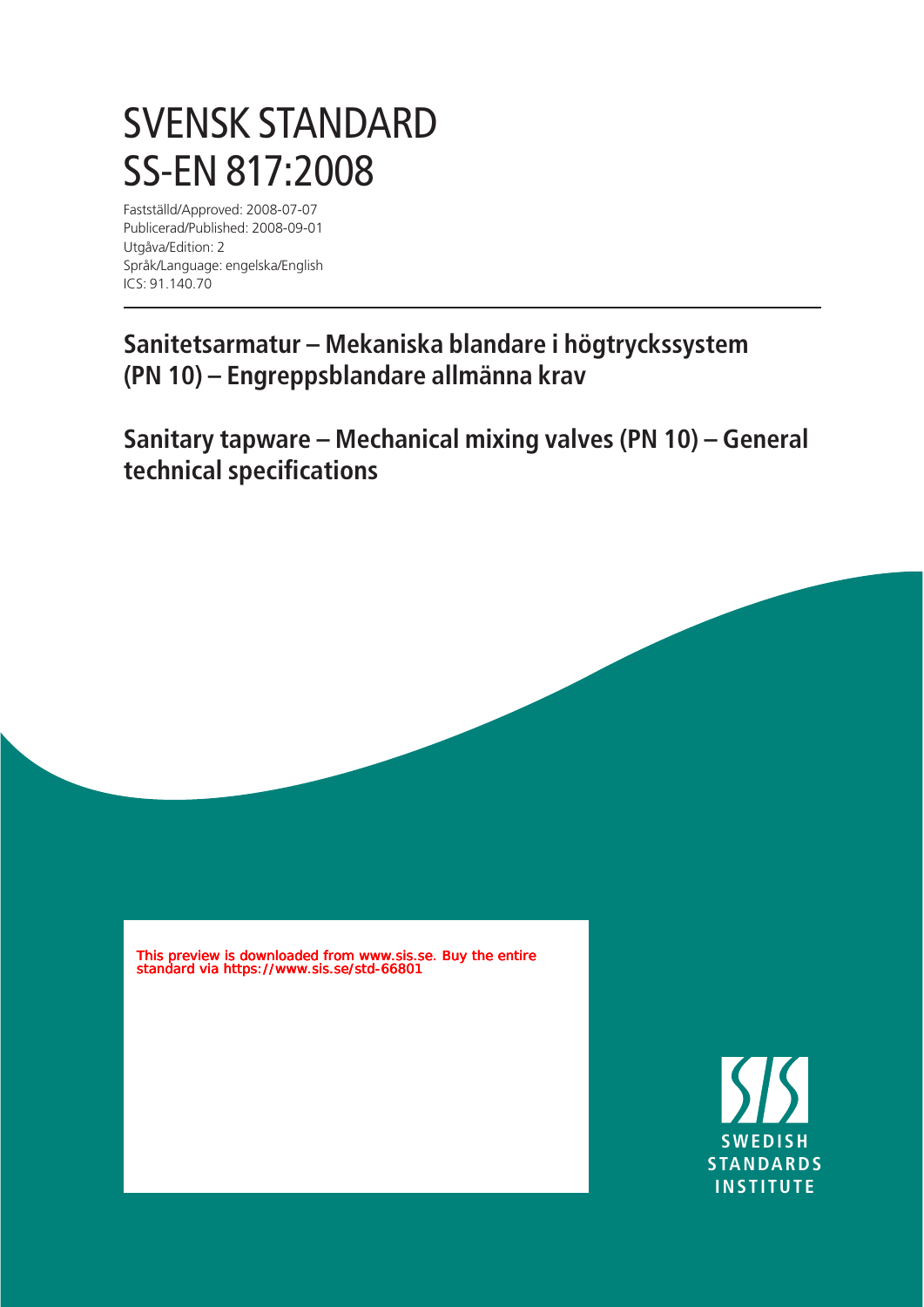# Hitta rätt produkt och ett leveranssätt som passar dig

#### **Standarder**

Genom att följa gällande standard både effektiviserar och säkrar du ditt arbete. Många standarder ingår dessutom ofta i paket.

#### **Tjänster**

Abonnemang är tjänsten där vi uppdaterar dig med aktuella standarder när förändringar sker på dem du valt att abonnera på. På så sätt är du säker på att du alltid arbetar efter rätt utgåva.

e-nav är vår online-tjänst som ger dig och dina kollegor tillgång till standarder ni valt att abonnera på dygnet runt. Med e-nav kan samma standard användas av flera personer samtidigt.

#### **Leveranssätt**

Du väljer hur du vill ha dina standarder levererade. Vi kan erbjuda dig dem på papper och som pdf.

#### **Andra produkter**

Vi har böcker som underlättar arbetet att följa en standard. Med våra böcker får du ökad förståelse för hur standarder ska följas och vilka fördelar den ger dig i ditt arbete. Vi tar fram många egna publikationer och fungerar även som återförsäljare. Det gör att du hos oss kan hitta över 500 unika titlar. Vi har även tekniska rapporter, specifikationer och "workshop agreement". Matriser är en översikt på standarder och handböcker som bör läsas tillsammans. De finns på sis.se och ger dig en bra bild över hur olika produkter hör ihop.

#### **Standardiseringsprojekt**

Du kan påverka innehållet i framtida standarder genom att delta i någon av SIS ca 400 Tekniska Kommittéer.

# Find the right product and the type of delivery that suits you

#### **Standards**

By complying with current standards, you can make your work more efficient and ensure reliability. Also, several of the standards are often supplied in packages.

#### **Services**

Subscription is the service that keeps you up to date with current standards when changes occur in the ones you have chosen to subscribe to. This ensures that you are always working with the right edition.

e-nav is our online service that gives you and your colleagues access to the standards you subscribe to 24 hours a day. With e-nav, the same standards can be used by several people at once.

#### **Type of delivery**

You choose how you want your standards delivered. We can supply them both on paper and as PDF files.

#### **Other products**

We have books that facilitate standards compliance. They make it easier to understand how compliance works and how this benefits you in your operation. We produce many publications of our own, and also act as retailers. This means that we have more than 500 unique titles for you to choose from. We also have technical reports, specifications and workshop agreements. Matrices, listed at sis.se, provide an overview of which publications belong together.

#### **Standardisation project**

You can influence the content of future standards by taking part in one or other of SIS's 400 or so Technical Committees.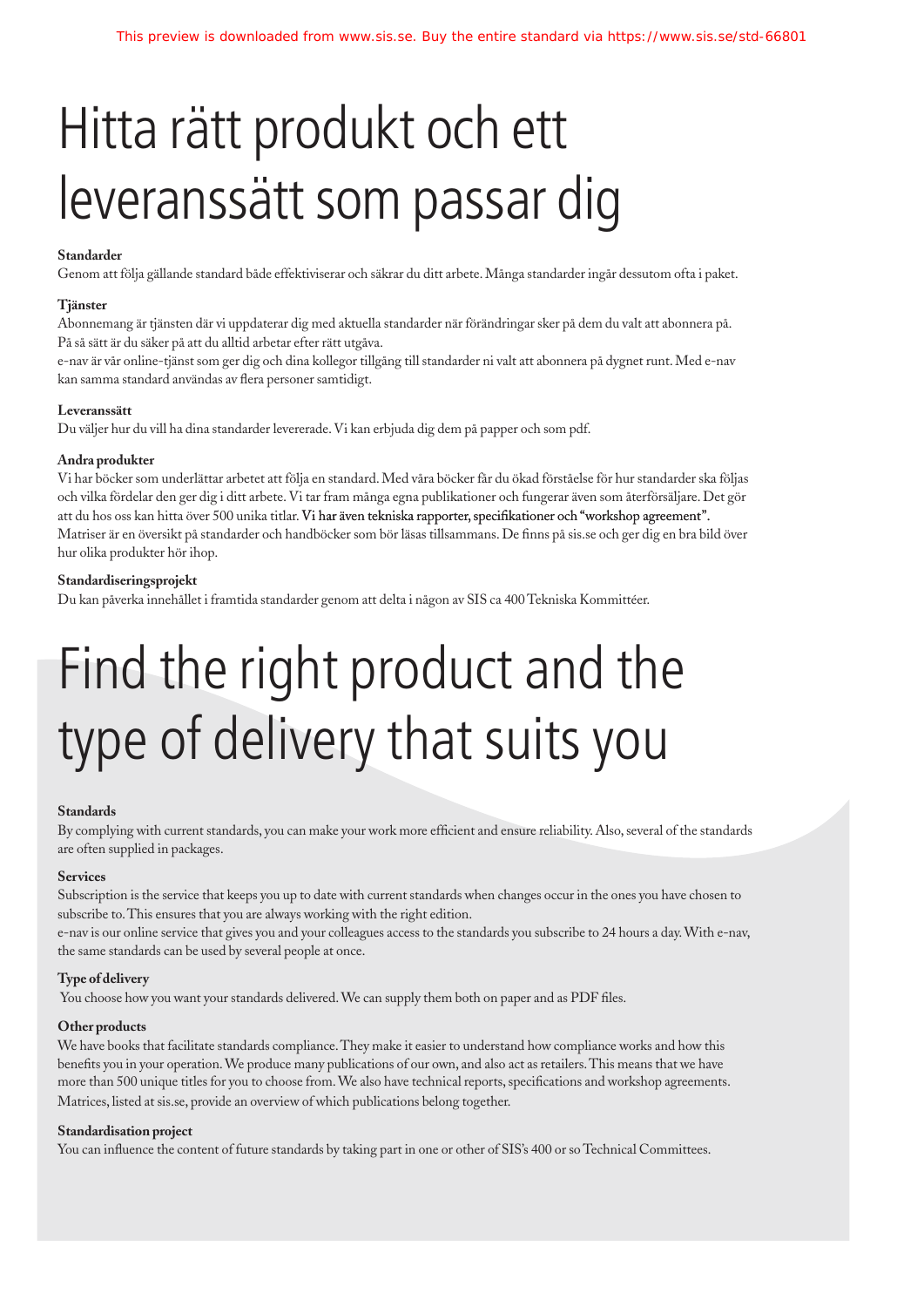Europastandarden EN 817:2008 gäller som svensk standard. Detta dokument innehåller den officiella engelska versionen av EN 817:2008.

Denna standard ersätter SS-EN 817, utgåva 1.

The European Standard EN 817:2008 has the status of a Swedish Standard. This document contains the official English version of EN 817:2008.

This standard supersedes the Swedish Standard SS-EN 817, edition 1.

av denna produkt regleras av slutanvändarlicensen som återfinns i denna produkt, se standardens sista sidor.

<sup>©</sup> Copyright/Upphovsrätten till denna produkt tillhör SIS, Swedish Standards Institute, Stockholm, Sverige. Användningen<br>av denna produkt regleras av slutanvändarlicensen som återfinns i denna produkt, se standardens sis

Upplysningar om sakinnehållet i standarden lämnas av SIS, Swedish Standards Institute, telefon 08-555 520 00. Standarder kan beställas hos SIS Förlag AB som även lämnar allmänna upplysningar om svensk och utländsk standard.

Information about the content of the standard is available from the Swedish Standards Institute (SIS), tel +46 8 555 520 00. Standards may be ordered from SIS Förlag AB, who can also provide general information about Swedish and foreign standards.

SIS Förlag AB, SE 118 80 Stockholm, Sweden. Tel: +46 8 555 523 10. Fax: +46 8 555 523 11. E-mail: sis.sales@sis.se Internet: www.sis.se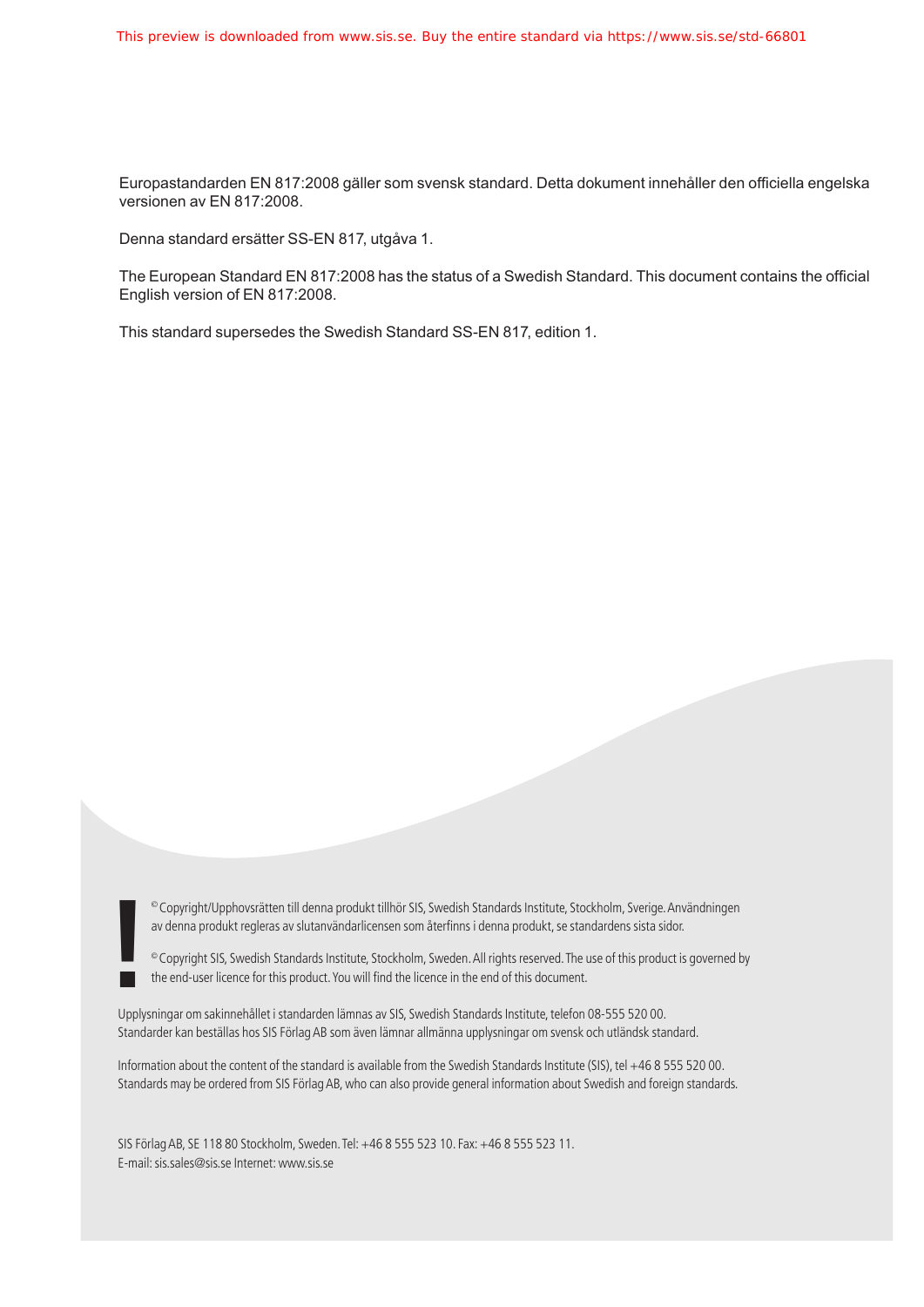This preview is downloaded from www.sis.se. Buy the entire standard via https://www.sis.se/std-66801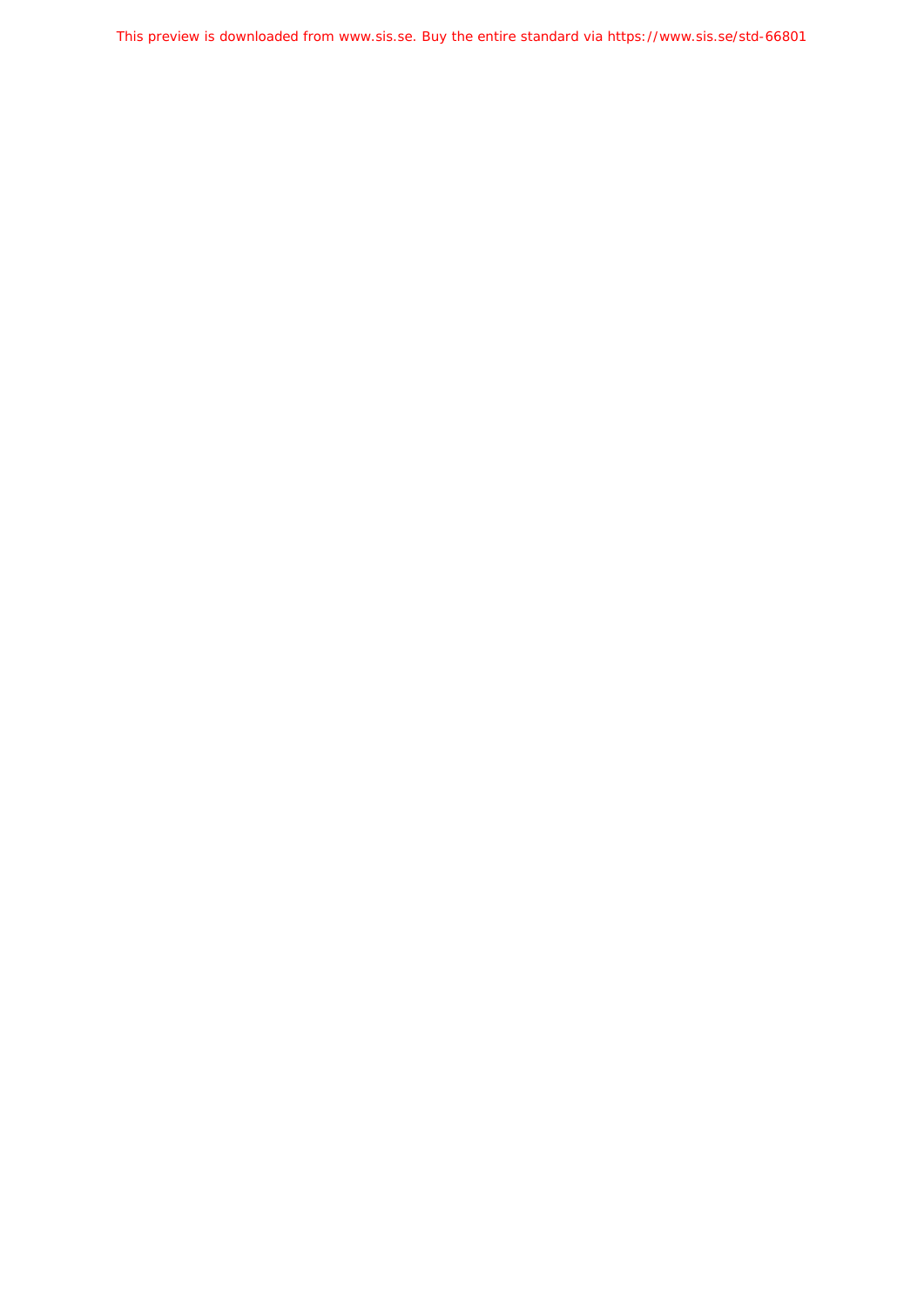# EUROPEAN STANDARD NORME EUROPÉENNE EUROPÄISCHE NORM

**EN 817**

June 2008

ICS 91.140.70 Supersedes EN 817:1997

English Version

### Sanitary tapware - Mechanical mixing valves (PN 10) - General technical specifications

Robinetterie sanitaire - Mitigeurs mécaniques (PN 10) - Spécifications techniques générales

Sanitärarmaturen - Mechanisch einstellbare Mischer (PN 10) - Allgemeine technische Spezifikation

This European Standard was approved by CEN on 29 May 2008.

CEN members are bound to comply with the CEN/CENELEC Internal Regulations which stipulate the conditions for giving this European Standard the status of a national standard without any alteration. Up-to-date lists and bibliographical references concerning such national standards may be obtained on application to the CEN Management Centre or to any CEN member.

This European Standard exists in three official versions (English, French, German). A version in any other language made by translation under the responsibility of a CEN member into its own language and notified to the CEN Management Centre has the same status as the official versions.

CEN members are the national standards bodies of Austria, Belgium, Bulgaria, Cyprus, Czech Republic, Denmark, Estonia, Finland, France, Germany, Greece, Hungary, Iceland, Ireland, Italy, Latvia, Lithuania, Luxembourg, Malta, Netherlands, Norway, Poland, Portugal, Romania, Slovakia, Slovenia, Spain, Sweden, Switzerland and United Kingdom.



EUROPEAN COMMITTEE FOR STANDARDIZATION COMITÉ EUROPÉEN DE NORMALISATION EUROPÄISCHES KOMITEE FÜR NORMUNG

**Management Centre: rue de Stassart, 36 B-1050 Brussels**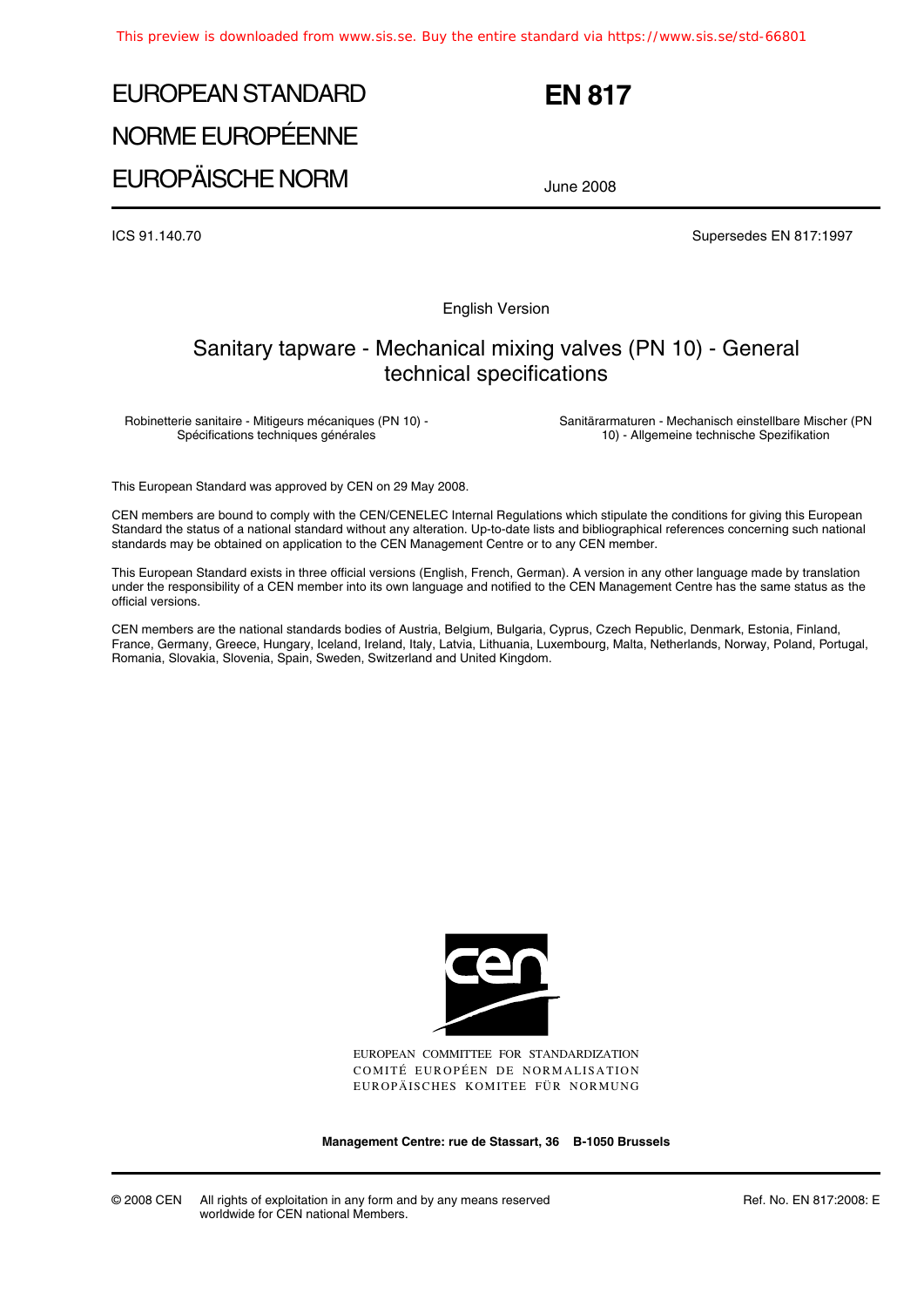This preview is downloaded from www.sis.se. Buy the entire standard via https://www.sis.se/std-66801 SS-EN 817:2008 (E)

## **Contents**

|                                                            |                                                                                                                                                                                                                                                               | page |
|------------------------------------------------------------|---------------------------------------------------------------------------------------------------------------------------------------------------------------------------------------------------------------------------------------------------------------|------|
|                                                            |                                                                                                                                                                                                                                                               |      |
|                                                            |                                                                                                                                                                                                                                                               |      |
| 1                                                          |                                                                                                                                                                                                                                                               |      |
| $\mathbf{2}$                                               |                                                                                                                                                                                                                                                               |      |
| 3<br>3.1<br>3.2                                            |                                                                                                                                                                                                                                                               |      |
| 4<br>4.1<br>4.2                                            |                                                                                                                                                                                                                                                               |      |
| 5<br>5.1<br>5.2                                            |                                                                                                                                                                                                                                                               |      |
| 6<br>6.1<br>6.2<br>6.3<br>6.4<br>6.5<br>6.6<br>6.7         |                                                                                                                                                                                                                                                               |      |
| 7                                                          |                                                                                                                                                                                                                                                               |      |
| 8<br>8.1<br>8.2<br>8.3                                     | Leaktightness of the obturator and of the mixing valve upstream of the obturators with the                                                                                                                                                                    |      |
| 8.4<br>8.5<br>8.6<br>8.7                                   | Leaktightness of the mixing valve downstream of the obturator with the obturator open 22<br>Leaktightness of the obturator: cross flow between hot water and cold water24                                                                                     |      |
| 9<br>9.1<br>9.2<br>9.3<br>9.4<br>9.5                       | Pressure resistance characteristics - mechanical performance under pressure 26<br>Mechanical behaviour upstream of the obturator - obturator in the closed position26<br>Mechanical behaviour downstream of the obturator – obturator in the open position 26 |      |
| 10<br>10.1<br>10.2<br>10.3<br>10.4<br>10.5<br>10.6<br>10.7 |                                                                                                                                                                                                                                                               |      |
| 11                                                         | Mechanical strength characteristics - torsion test for operating mechanism 33                                                                                                                                                                                 |      |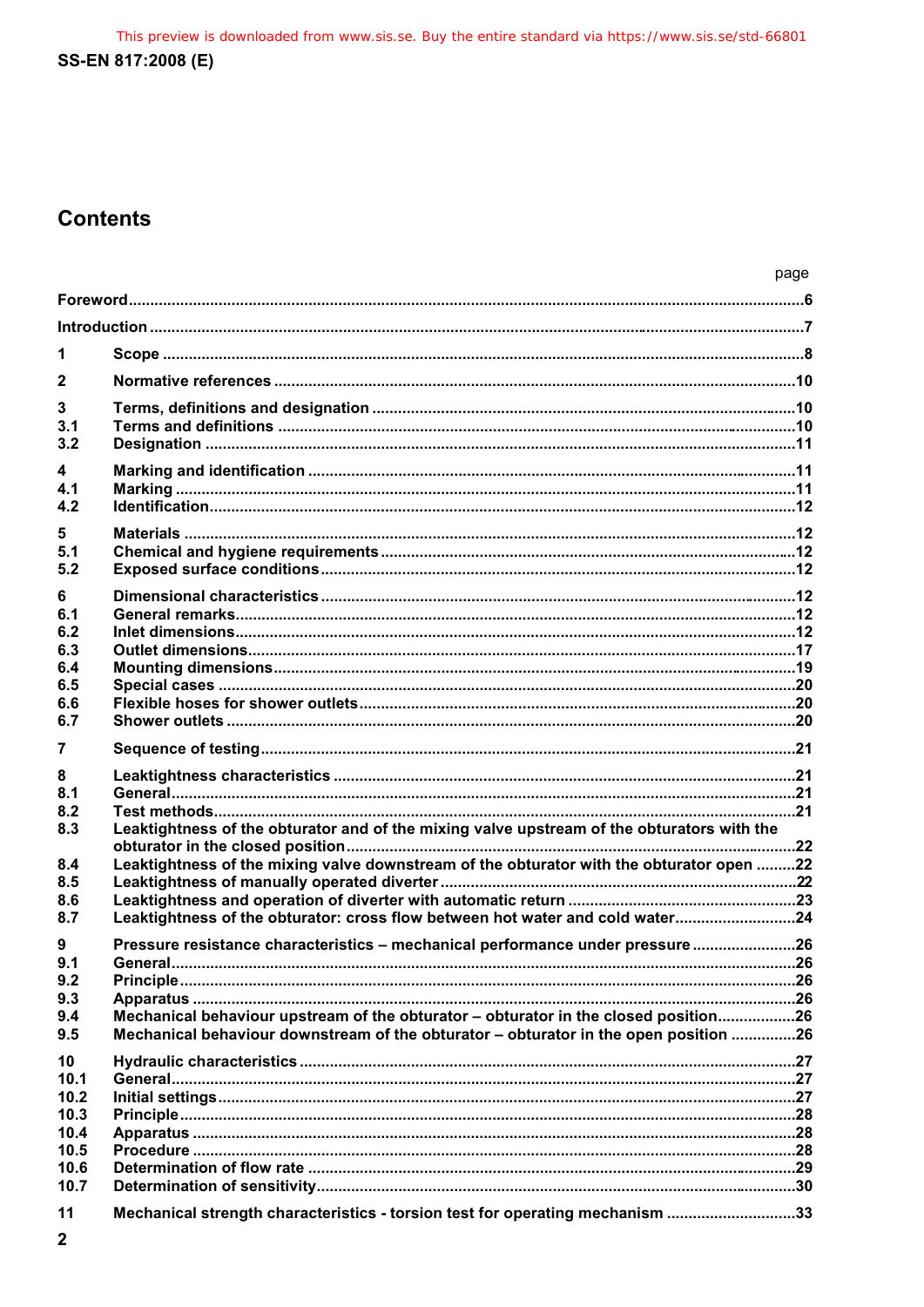| 11.1<br>11.2               |  |  |  |
|----------------------------|--|--|--|
| 12<br>12.1<br>12.2<br>12.3 |  |  |  |
| 13                         |  |  |  |
| 14<br>14.1<br>14.2<br>14.3 |  |  |  |
|                            |  |  |  |
|                            |  |  |  |
|                            |  |  |  |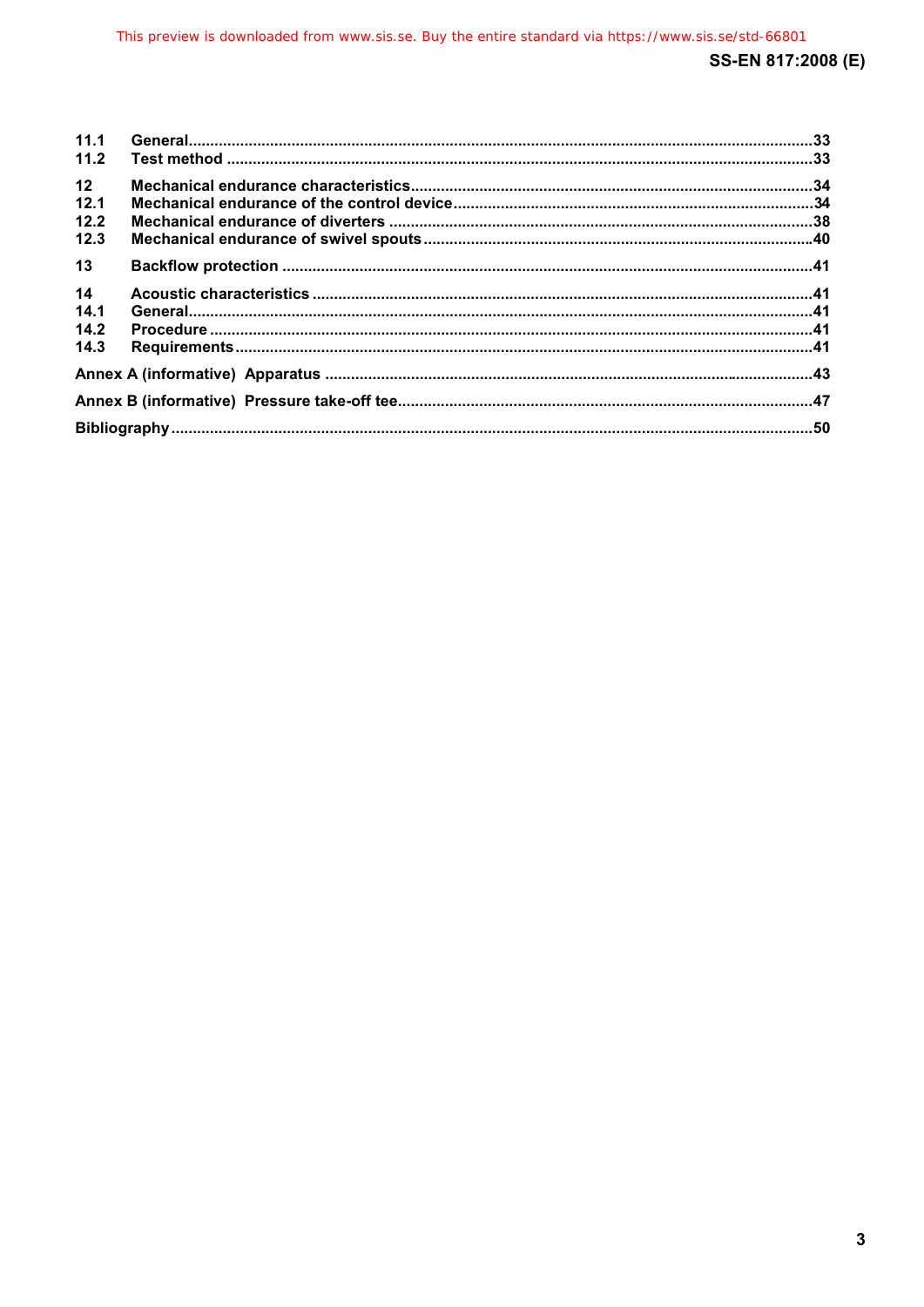**EN 817:2008 (E) SS-EN 817:2008 (E)** This preview is downloaded from www.sis.se. Buy the entire standard via https://www.sis.se/std-66801

# **Figures**

| Figure 1   | Supply system with a pressure range of (0,05 to 1,0) MPa [(0,5 to 10) bar]9 |  |
|------------|-----------------------------------------------------------------------------|--|
| Figure 2   |                                                                             |  |
| Figure 3   |                                                                             |  |
| Figure 4   | Supply connections for mechanical mixing valve and remote outlets  16       |  |
| Figure 5   |                                                                             |  |
| Figure 6   |                                                                             |  |
| Figure 7   |                                                                             |  |
| Figure 8   |                                                                             |  |
| Figure 9   |                                                                             |  |
| Figure 10  |                                                                             |  |
| Figure 11  |                                                                             |  |
| Figure 12  |                                                                             |  |
| Figure 13  |                                                                             |  |
| Figure 14  |                                                                             |  |
| Figure 15  |                                                                             |  |
| Figure 16  |                                                                             |  |
| Figure A 1 |                                                                             |  |
| Figure A 2 |                                                                             |  |
| Figure A 3 |                                                                             |  |
| Figure B 1 |                                                                             |  |
| Figure B 2 |                                                                             |  |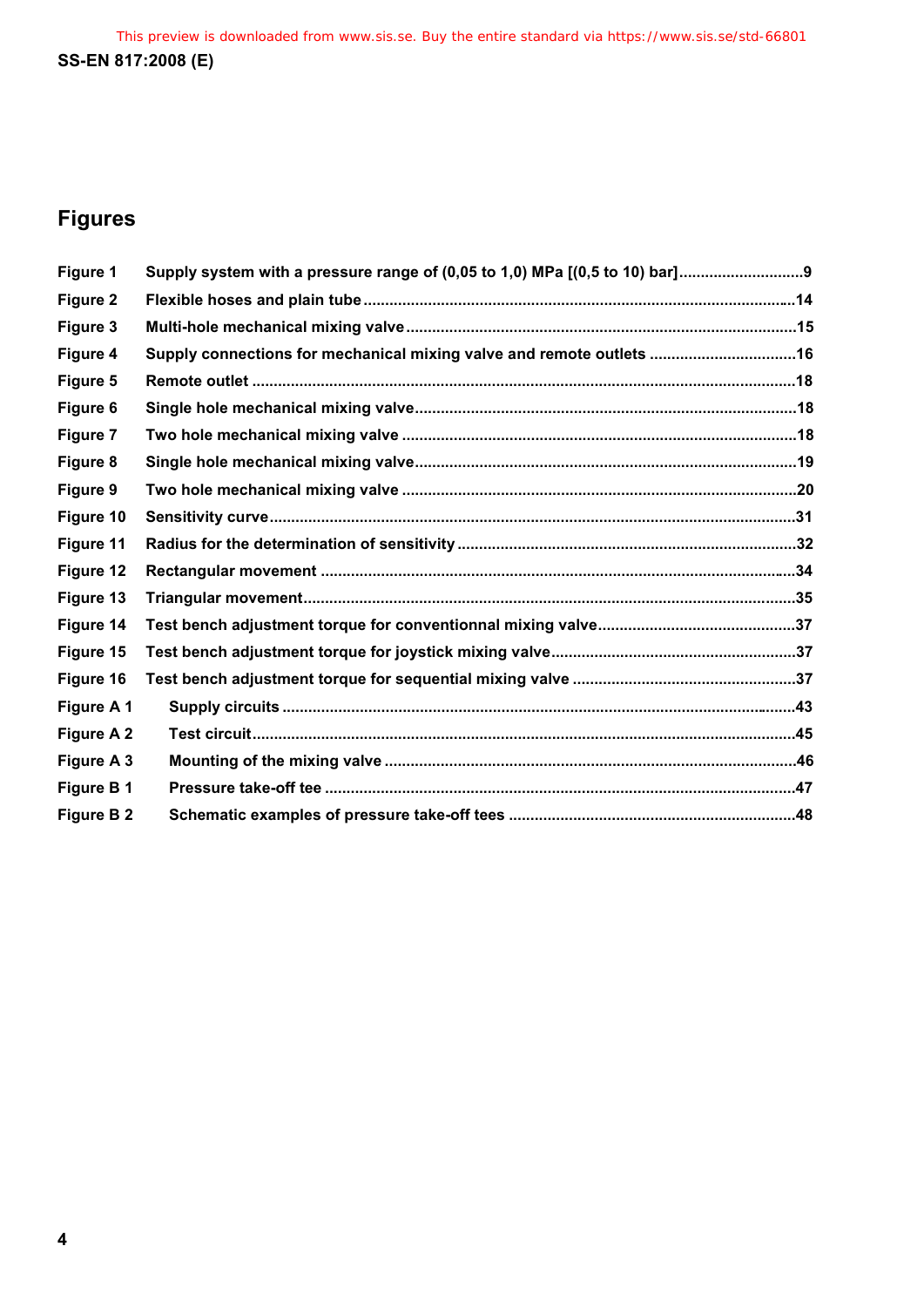# **Tables**

|           | Table 5 Mounting dimensions (Outlets, single- and multi-hole mechanical mixing valve)19 |  |
|-----------|-----------------------------------------------------------------------------------------|--|
|           |                                                                                         |  |
|           |                                                                                         |  |
|           |                                                                                         |  |
|           |                                                                                         |  |
| Table 10  |                                                                                         |  |
| Table 11  |                                                                                         |  |
| Table 12  |                                                                                         |  |
| Table 13  |                                                                                         |  |
| Table 14  |                                                                                         |  |
| Table 15  |                                                                                         |  |
| Table A 1 |                                                                                         |  |
| Table B 1 |                                                                                         |  |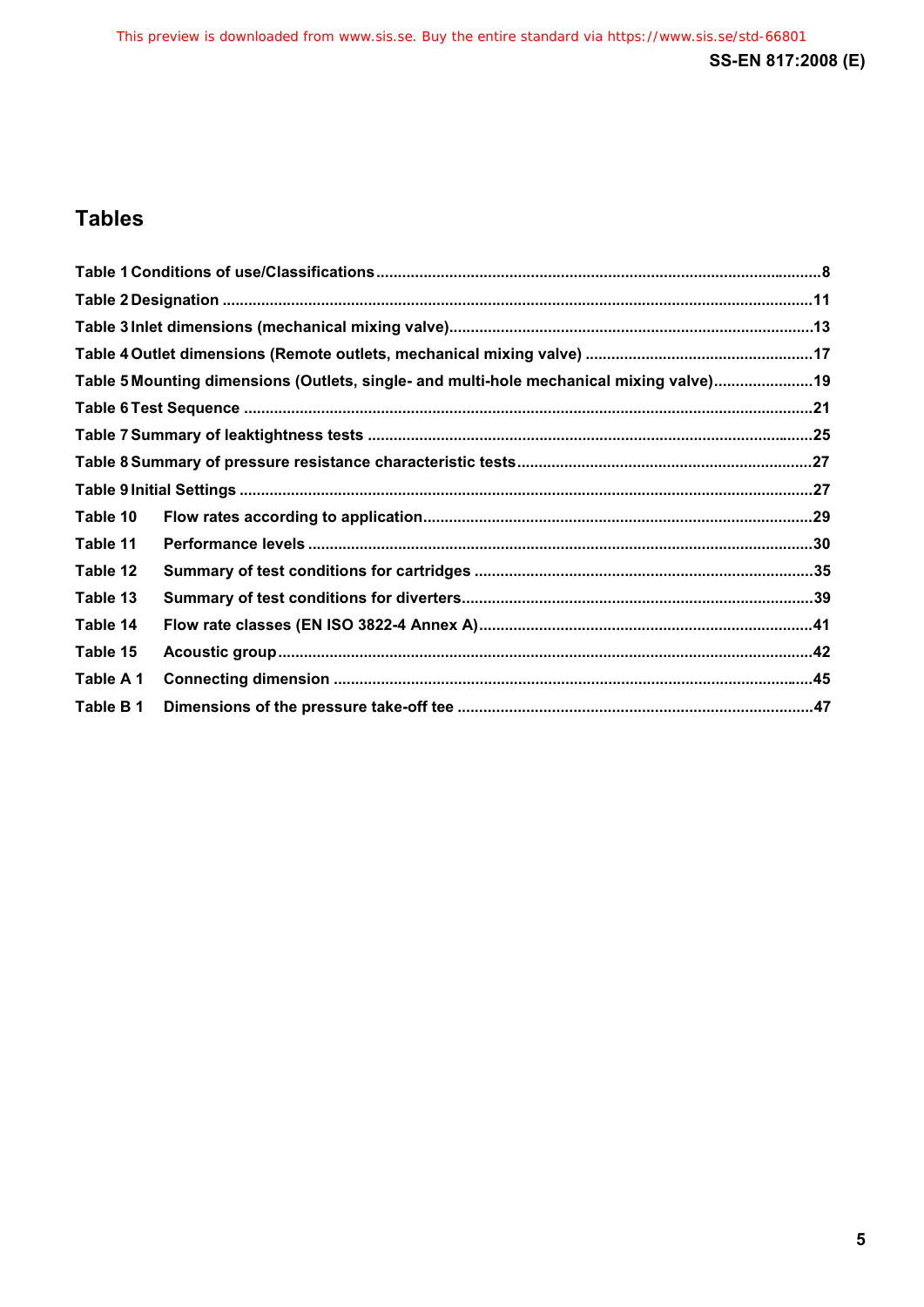### **Foreword**

This document (EN 817:2008) has been prepared by Technical Committee CEN/TC 164 "Water supply", the secretariat of which is held by AFNOR.

This European Standard shall be given the status of a national standard, either by publication of an identical text or by endorsement, at the latest by December 2008, and conflicting national standards shall be withdrawn at the latest by December 2008.

Attention is drawn to the possibility that some of the elements of this document may be the subject of patent rights. CEN [and/or CENELEC] shall not be held responsible for identifying any or all such patent rights.

This document supersedes EN 817:1997.

This European Standard acknowledges the field of application for mechanical mixing valves used in water supply systems with a pressure range of (0,05 to 1,0) MPa (0,5 bar to 10 bar).

According to the CEN/CENELEC Internal Regulations, the national standards organizations of the following countries are bound to implement this European Standard: Austria, Belgium, Bulgaria, Cyprus, Czech Republic, Denmark, Estonia, Finland, France, Germany, Greece, Hungary, Iceland, Ireland, Italy, Latvia, Lithuania, Luxembourg, Malta, Netherlands, Norway, Poland, Portugal, Romania, Slovakia, Slovenia, Spain, Sweden, Switzerland and the United Kingdom.